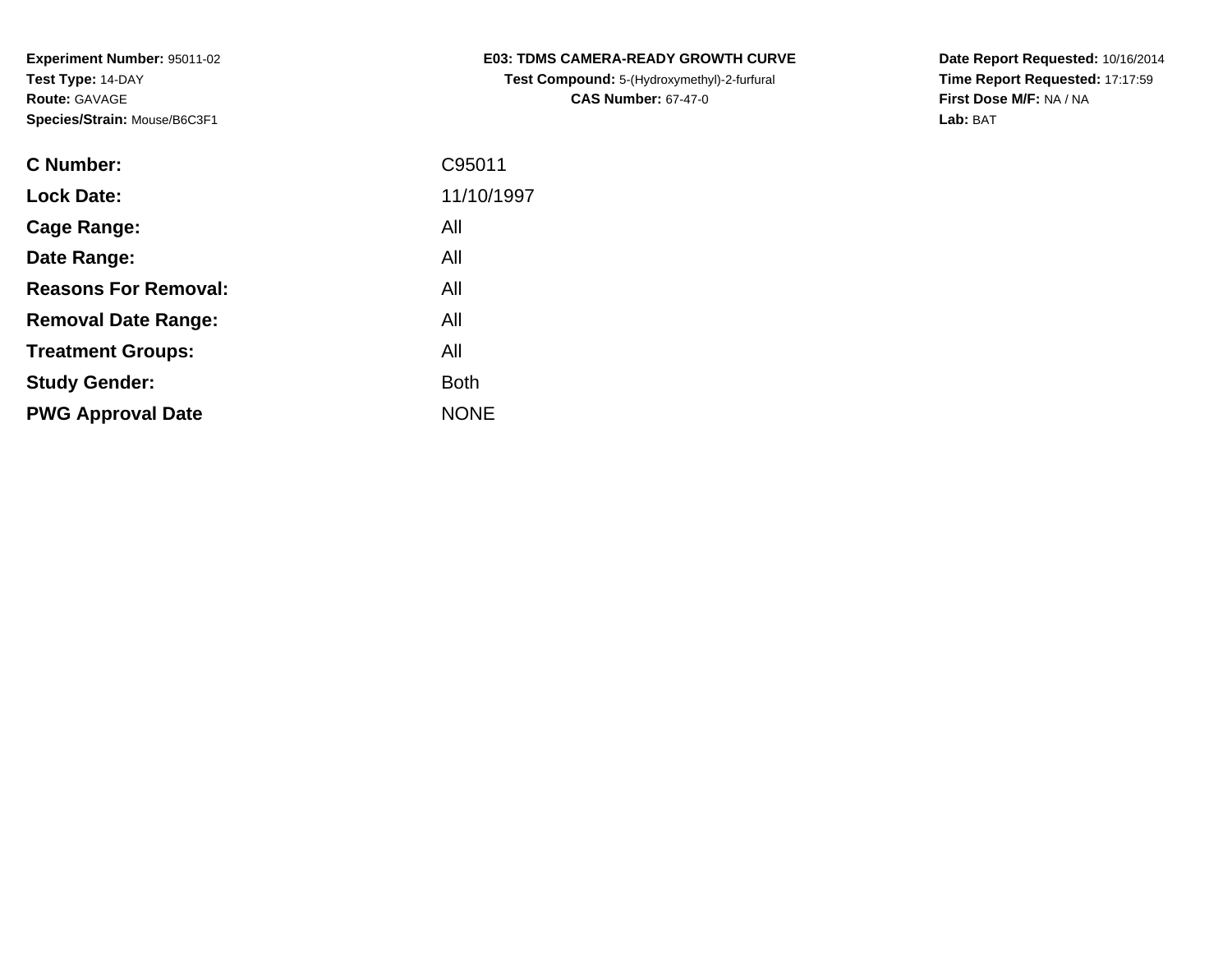### **E03: TDMS CAMERA-READY GROWTH CURVE**

**Test Compound:** 5-(Hydroxymethyl)-2-furfural

**CAS Number:** 67-47-0

**Date Report Requested:** 10/16/2014**Time Report Requested:** 17:17:59**First Dose M/F:** NA / NA**Lab:** BAT

**MALE** 

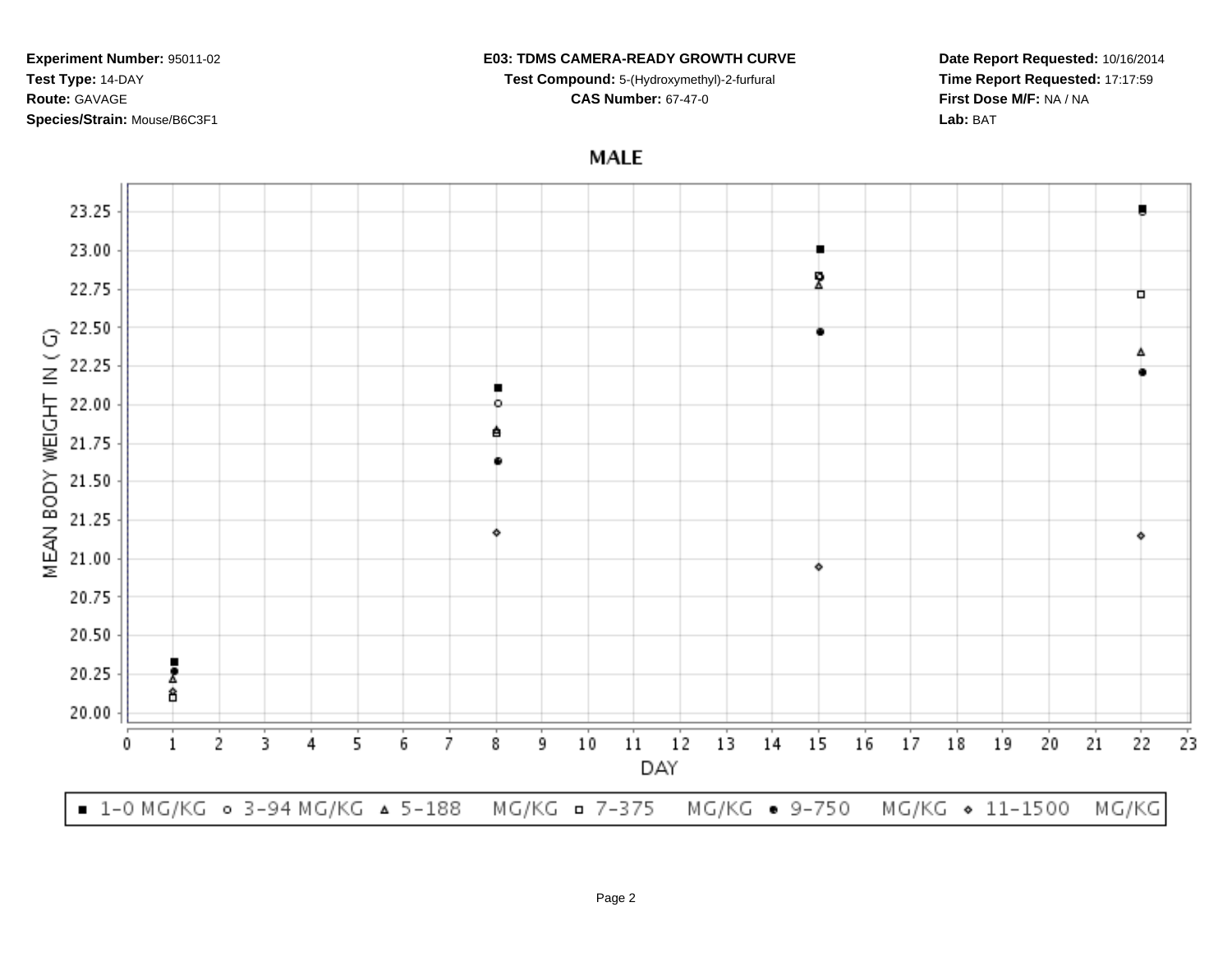## **E03: TDMS CAMERA-READY GROWTH CURVE**

**Test Compound:** 5-(Hydroxymethyl)-2-furfural **CAS Number:** 67-47-0

\*\*\*END OF MALE DATA\*\*\*

**Date Report Requested:** 10/16/2014**Time Report Requested:** 17:17:59**First Dose M/F:** NA / NA**Lab:** BAT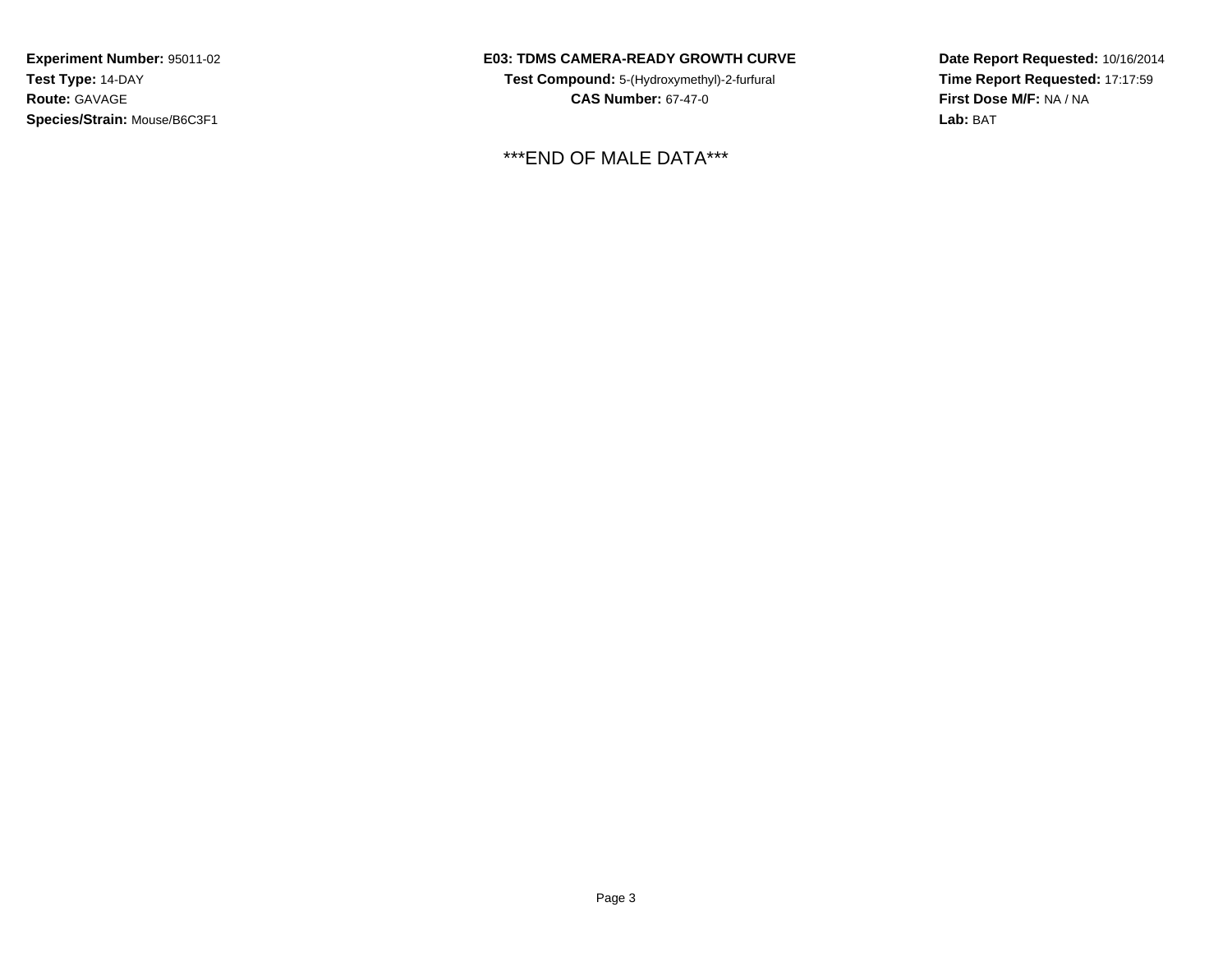#### **E03: TDMS CAMERA-READY GROWTH CURVE**

**Test Compound:** 5-(Hydroxymethyl)-2-furfural **CAS Number:** 67-47-0

**Date Report Requested:** 10/16/2014**Time Report Requested:** 17:17:59**First Dose M/F:** NA / NA**Lab:** BAT

# **FEMALE**